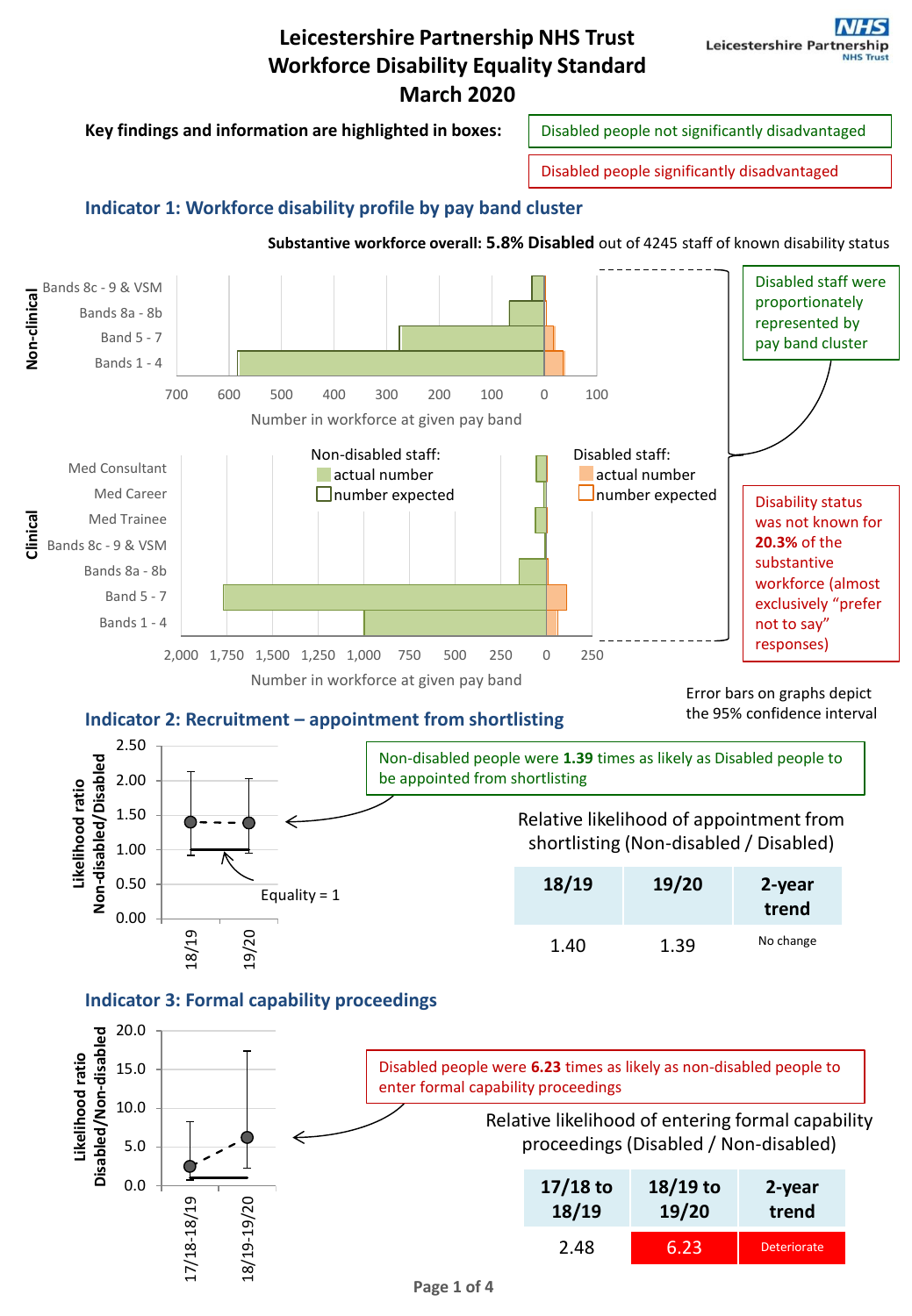#### Disabled Non-disabled

## **Indicator 4a: Staff experiencing harassment, bullying or abuse in last 12 months:**



# **Indicator 4b: Staff saying they, or a colleague, reported their last incident of harassment, bullying or abuse**

**13.5%** of **nondisabled**  staff



2019

0% 5% 10%

2018

|                 | 2018  | 2019  | 2-year<br>trend |
|-----------------|-------|-------|-----------------|
| <b>Disabled</b> | 54.4% | 50.2% | No change       |
| Non-disabled    | 57.6% | 56.6% | No change       |

Non-disabled 12.5% 13.5% No change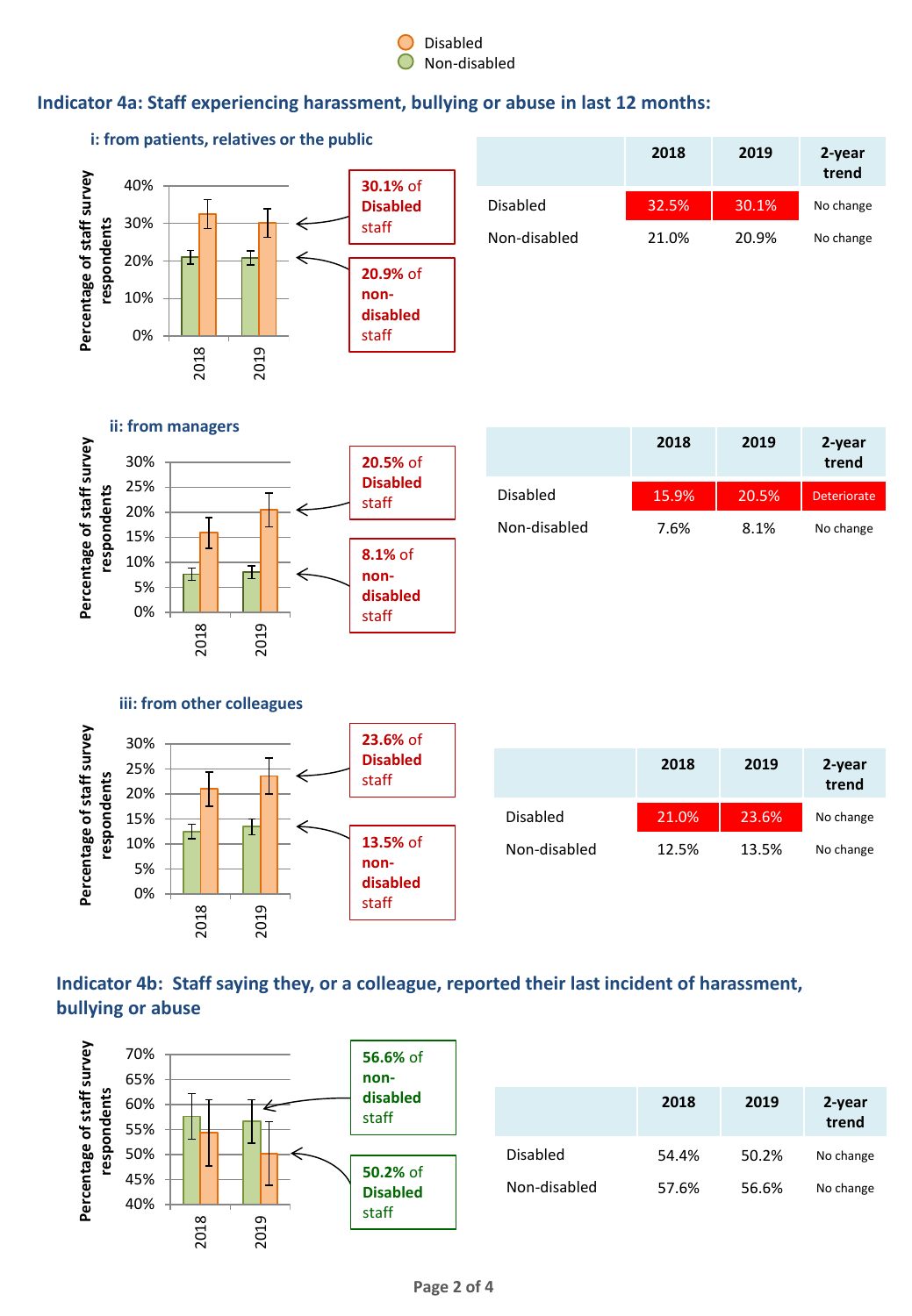

**Indicator 5: Staff who believe that their organisation provides equal opportunities for career progression or promotion**



|              | 2018  | 2019  | 2-year<br>trend |
|--------------|-------|-------|-----------------|
| Disabled     | 81.8% | 77.0% | No change       |
| Non-disabled | 89.3% | 86.3% | Deteriorate     |

**Indicator 6: Staff who have felt pressure from their manager to come to work, despite not feeling well enough to perform their duties**



|                 | 2018  | 2019  | 2-year<br>trend |
|-----------------|-------|-------|-----------------|
| <b>Disabled</b> | 27.8% | 26.2% | No change       |
| Non-disabled    | 16.7% | 17.9% | No change       |

#### **Indicator 7: Staff satisfied with the extent to which their organisation values their work**



### **Indicator 8: Disabled staff saying their employer has made adequate adjustment(s) to enable them to carry out their work**



|                     | 2018  | 2019  | 2-year<br>trend |
|---------------------|-------|-------|-----------------|
| <b>LPT Disabled</b> | 78.6% | 80.3% | No change       |
| National Disabled   | 73.0% | 73.8% |                 |